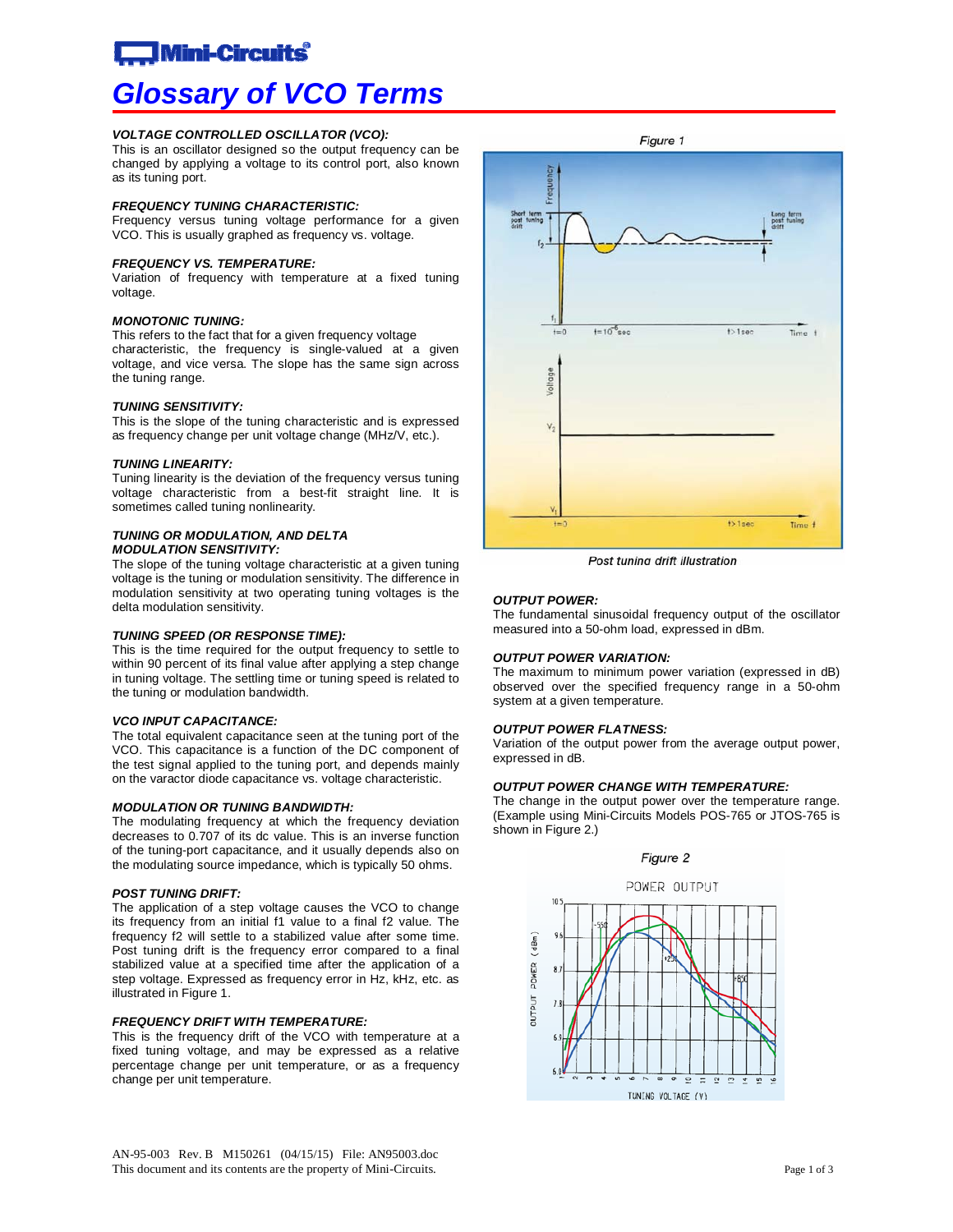#### *FREQUENCY PUSHING:*

The changing of output frequency corresponding to a given change in the supply voltage at a fixed tuning voltage (expressed in MHz per volt).

#### *FREQUENCY PULLING:*

Frequency variation caused by changes in the impedance of the output load. It is usually specified at a load return loss of 12dB and all possible phases, and is expressed in MHz peakto-peak.

#### *HARMONIC CONTENT OR SUPPRESSION:*

Harmonic levels are measured relative to the fundamental signal (the"carrier") and expressed in dB referenced to the carrier (dBc).

#### *SPURIOUS RESPONSES OR NON-HARMONIC SPURIOUS CONTENT:*

Spurious spectral components are unwanted and nonharmonically related signals present at the oscillator output. Spurious response is usually expressed in terms of dBc.

#### *SSB PHASE NOISE:*

Single side band phase noise in 1Hz bandwidth is measured relative to the carrier power at a given offset from the carrier frequency and is expressed as dBc/Hz, as illustrated in Figure 3 (Mini-Circuits models POS-1025 or JTOS-1025). For more information see Application Note relating to VCO Phase Noise.







#### *FLICKER NOISE:*

One of the sources of noise associated with solid state devices, the amplitude of which varies inversely with offset frequency. It is also referred to as 1/f noise.

#### *RESIDUAL FM:*

Alternatively known as RMS frequency error, this is another form of specifying the frequency stability of a signal source. It is the total rms frequency deviation  $\Delta f_{rms}$  within a given modulation bandwidth  $f_a$  to  $f_b$ . The bandwidth is usually specified as 50Hz to 3kHz. Expressed mathematically, we have

$$
\Delta f_{\text{rms}} = \sqrt{2} \int_{\text{fa}}^{\text{f}_b} S_{\text{C}} \text{ (f) } f^2 \text{ df}
$$

where f is the offset frequency from the carrier, and  $S<sub>C</sub>(f)$  is the single-sideband phase-noise power spectral density function.

### *Q OR QUALITY FACTOR:*

A figure of merit often used in describing the sharpness of a tuned circuit response. A high-Q circuit has a sharper response, and vice versa. Applied to a VCO it refers to the frequency-determining resonator, and high Q improves noise suppression.

#### *VARACTOR DIODE:*

A diode operated in a reverse biased condition providing a junction capacitance that is a function of the applied reverse bias voltage.

#### *PHASE LOCKED LOOP (PLL):*

A feedback circuit in which the VCO frequency and phase are locked to the frequency and phase of a stable reference signal.

#### *FREQUENCY SYNTHESIZER:*

A system that generates any one of equally spaced frequencies within a given band, referenced to a stable frequency.

#### *PHASE DETECTOR:*

A circuit which compares two coherent RF signals and generates a DC output voltage or current that is a function of the difference between the phase of two signals.

#### *PHASE DETECTOR GAIN:*

This is a constant for a given device and given input signal conditions, and is measured in volts per radian or amperes per radian.

#### *BODE PLOT OR BODE DIAGRAM:*

A method of describing the transfer characteristic of a circuit or system where the gain function as magnitude in dB and phase shift is plotted on a logarithmic frequency scale.

#### *UNITY GAIN:*

The gain at which the magnitude of the open loop gain is equal to 1 (or 0 dB).

#### *UNITY GAIN FREQUENCY:*

The frequency at which the magnitude of the open loop gain crosses the 0dB point.

#### *LOOP FILTER:*

The loop filter is generally a low pass filter which filters the output of the phase detector and determines the noise characteristics of the VCO. If the phase detector generates a current output, then the loop filter will integrate the output signal from the phase detector into a DC voltage to drive the VCO to a specific frequency. The loop filter may take different forms, a typical one being a lag/lead network.